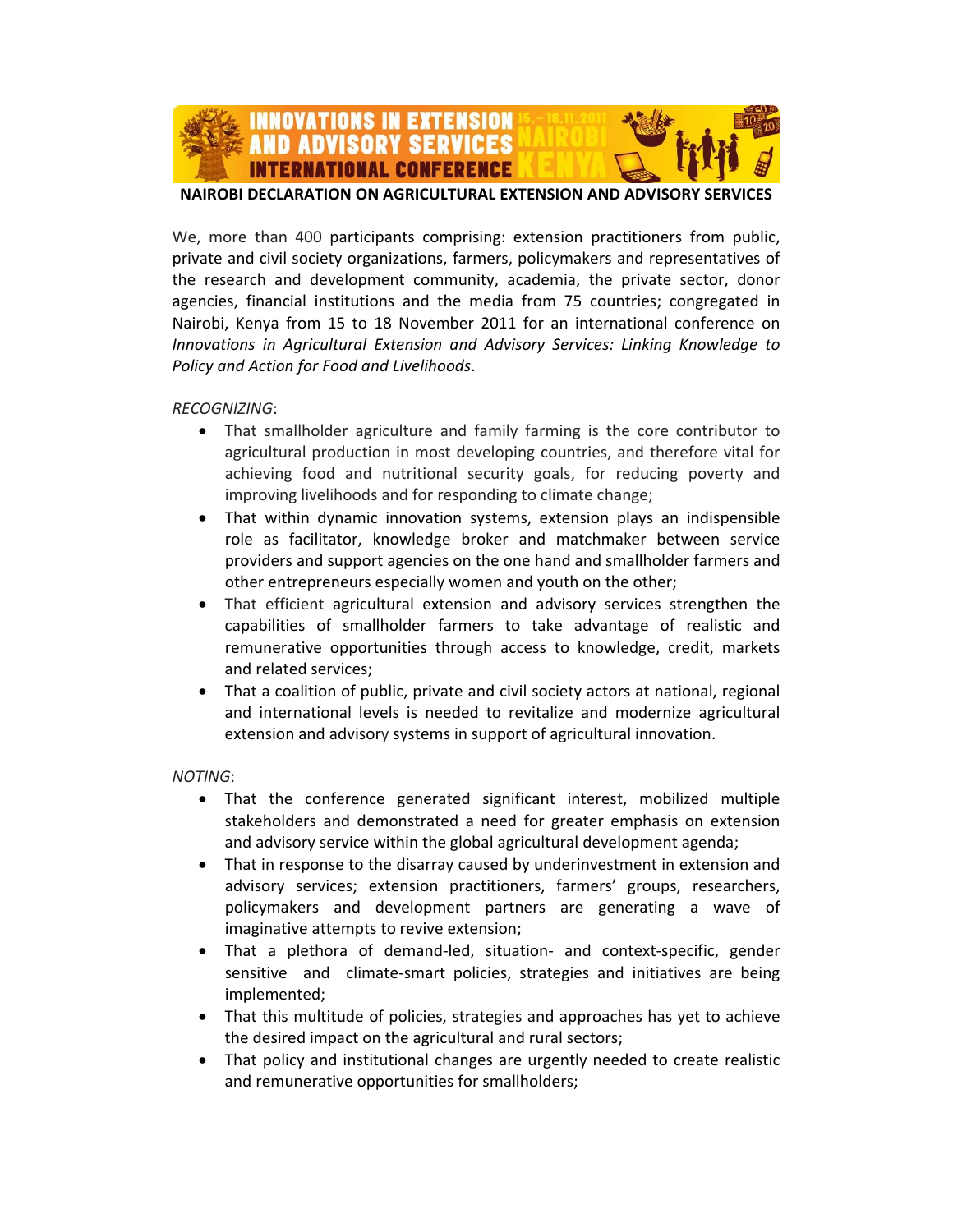- That national funding for agricultural extension and advisory services remains at a low and variable level;
- That the renewed national, continental and global interest and commitments for increasing investment in agriculture provides a momentous opportunity to deliver extension and advisory services that are farmer‐centred, participatory, well funded, demand‐driven and performance oriented.

### *EMPHASIZING:*

- The need for national agricultural and extension policies, strategies and approaches that are inclusive, context‐specific and contribute to national, continental and international development goals;
- The need for capacity building, greater coordination and professionalism in the provision of extension and advisory services;
- The need for enhanced use of information and communication technologies (ICTs), both old and new, and engagement of the media in expanding the reach and impact of extension and advisory services.

## *BEING CONCERNED THAT:*

• Failure to clarify the roles and responsibilities of the various stakeholders and service providers and develop mechanisms for working together could result in further erosion of extension and advisory services, with negative consequences for agriculture, rural areas, family farming and smallholder farmers, especially women and youth.

WE HEREBY CALL UPON ALL KEY STAKEHOLDERS INCLUDING GOVERNMENTS, EXTENSION PROFESSIONALS, FARMERS' ORGANIZATIONS, REGIONAL AND GLOBAL BODIES, THE PRIVATE SECTOR, CIVIL SOCIETY, DEVELOPMENT PARTNERS AND DONORS TO WORK TOGETHER TO:

- Develop clear policies and strategies for extension and advisory services in a participatory manner and put coordination and quality assurance mechanisms in place;
- Advocate for increased funding within national budgets and develop and implement public, private and donor funding mechanisms that ensure sustainability, risk sharing and efficient use of funds to provide high‐quality demand‐led services;
- Promote and facilitate continuous capacity building, learning and foresighting as well as greater use of ICTs and the media which take into account culture and gender in the provision of advisory and extension services so that millions of smallholder farmers can move up the value chain;
- Develop and implement participatory processes for monitoring, evaluation and impact assessments and for conducting research on extension to facilitate learning, accountability, efficiency and empowerment.

The coalition of partners established through this conference remains committed to advocating and implementing effective extension and advisory services for agricultural and rural development.